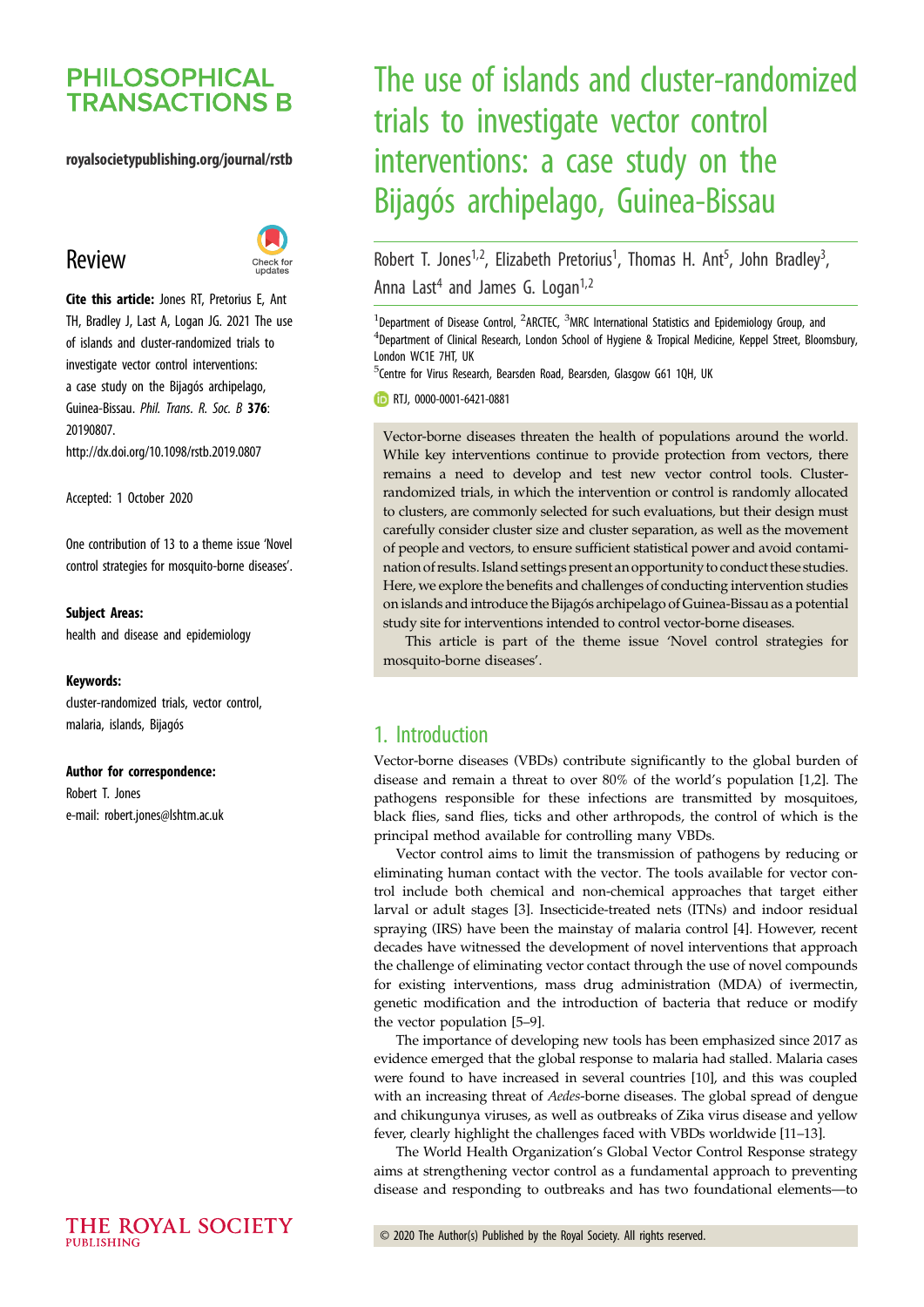enhance vector control capacity and capability, and to increase basic applied research and innovation [[1](#page-6-0)]. Included in these foundations is a requirement to improve the evidence base of the impact of vector control interventions on infection and human disease, which is generally weak beyond the core interventions used for the control of malaria [[14](#page-6-0)–[16](#page-6-0)]. Relatively few field studies have been performed with some interventions, and these have often been poorly designed and conducted [[17\]](#page-6-0). As a consequence, their outcomes are difficult to interpret and may give misleading results. There remains an urgent need to understand the efficacy of current interventions [\[18](#page-6-0)], and to measure the field suitability and performance of new interventions.

Randomized controlled trials (RCTs) provide the least biased and most robust estimate of an intervention's efficacy [\[19,20](#page-6-0)]. It is important to note that not all questions in vector control can be answered with RCTs, and other study designs, including observational studies, should be considered by investigators [[17,21\]](#page-6-0). For example, Kleinschmidt et al. [[22\]](#page-7-0) used a prospective, observational cohort study design to investigate whether insecticide resistance was associated with a loss of effectiveness of long-lasting insecticidal nets. Other study designs may be more suitable where there is already strong evidence that an intervention works; it would be unethical to use a control arm that required study populations to use no ITNs or IRS.

Where RCTs are appropriate and can be conducted well, the allocation to treatment and control groups in a random fashion is expected to provide no systematic differences between groups that could be caused by confounding variables [\[23](#page-7-0)]. Mosquito trials typically involve area-wide, rather than individual, interventions, so their effects must be measured at community, or cluster, level [\[24](#page-7-0)]. However, in order to be able to provide evidence of efficacy, the study must carefully consider cluster size and cluster separation. The movement of people also needs to be considered, since it can contaminate the study results, generally giving bias in the direction of the null result [\[20\]](#page-6-0).

## 2. Benefits of using islands for clusterrandomized trials

Avoidance of contamination is one of the primary reasons for using a cluster randomization design for field trials. One of the main strategies for reducing contamination is to choose clusters for the trial that are well separated [\[23](#page-7-0)]. Rural communities, which are often selected for such studies [[25](#page-7-0),[26\]](#page-7-0), have the benefit of being geographically dispersed, with less mixture of populations expected than in urban areas. Natural barriers, such as rivers or swamps, can also effectively increase the separation of clusters and prevent the mixture of populations. An extension of this concept is to base intervention studies, such as cluster-randomized trials (CRTs), on islands.

#### (a) Movement of human populations

Population movement is a major driver for infectious disease transmission and is known to have a significant role in the spatial spread of some diseases. The outbreak of Ebola in West Africa from 2014 to 2016 is an important recent example [\[27](#page-7-0)], but others include VBDs [\[28](#page-7-0)]. Dengue, transmitted by Aedes mosquitoes, is recognized as the most rapidly spreading

mosquito-borne disease worldwide and is so intimately linked with population movement that mobile phone-based mobility estimates have been shown to predict the geographic spread and timing of epidemics in some settings [[29\]](#page-7-0).

In addition to affecting disease transmission [[30](#page-7-0)–[32](#page-7-0)], the movement of populations can impact disease control and elimination strategies. First, where healthcare provision is based around MDA, high population coverage is crucial to success [[33\]](#page-7-0). Elimination strategies, in particular, demand that high levels of coverage are attained [[34\]](#page-7-0). The movement of people may mean that some individuals are missed, coverage targets are not met, or there is re-introduction of disease [\[35](#page-7-0)].

Despite islands increasingly becoming part of global systems of migration and flows of resources, the movement of people to and from isolated islands is expected to be moderate compared with movement in mainland settings and, therefore, benefit the study of VBDs and other infectious diseases. Where studies are being conducted to assess the efficacy of an intervention, such as through CRTs, the movement of individuals between clusters could lead to dilution of the intervention's effects. Careful study design is needed to counter these issues [\[17](#page-6-0)]. In the case of mobile interventions such as insecticide-treated clothing or MDA of an endectocide, a type of systemic insecticide that has activity against both endo-parasites and ecto-parasites, substantial movement of treated individuals into control-group clusters could result in a reduction in the local mosquito population and an underestimate of the impact of the intervention. Conversely, in the trial of a repellent, those wearing repellents may divert mosquitoes to unprotected individuals [\[36](#page-7-0)] and in this situation inflate the apparent effect of the intervention. By conducting intervention studies on islands, these effects may be minimized.

#### (b) Movement of vector populations

The movement of vector populations is a further complication for intervention studies and is another motive for the use of islands. The dispersal range of Anopheles gambiae mosquitoes has been estimated through mark–release–recapture experiments to be less than 7 km, and more commonly in the range of 0.5–1 km [[37](#page-7-0)–[39](#page-7-0)]. This means that, if intervention clusters are considerably closer together, there is more opportunity for contamination. Experiments in which labelled An. gambiae were released from a Gambian village have shown that, while the majority of recaught mosquitoes remained in the same village, there was also the movement of mosquitoes to neighbouring villages situated 1–1.4 km away. This suggested that movement could seriously affect the entomological evaluation of vector control programmes, such as studies with ITNs, in areas where treated and untreated villages were interspersed [\[40](#page-7-0)].

The restriction of movement of mosquito populations is particularly important for studies with genetically modified mosquitoes. The concern here is not just with assessing the impact of the intervention, which might be to use transgenes to suppress a local mosquito population or replace it with a population that is refractory to the development of pathogens [[41](#page-7-0),[42](#page-7-0)], but one of mitigating risks. Genetically modified strains are designed to be competitive against wild populations, and it would be difficult to halt the spread of transgenes from a self-propagating, genetically modified mosquito population if some unanticipated negative side effects were identified following their release. As a result, it was recommended that the first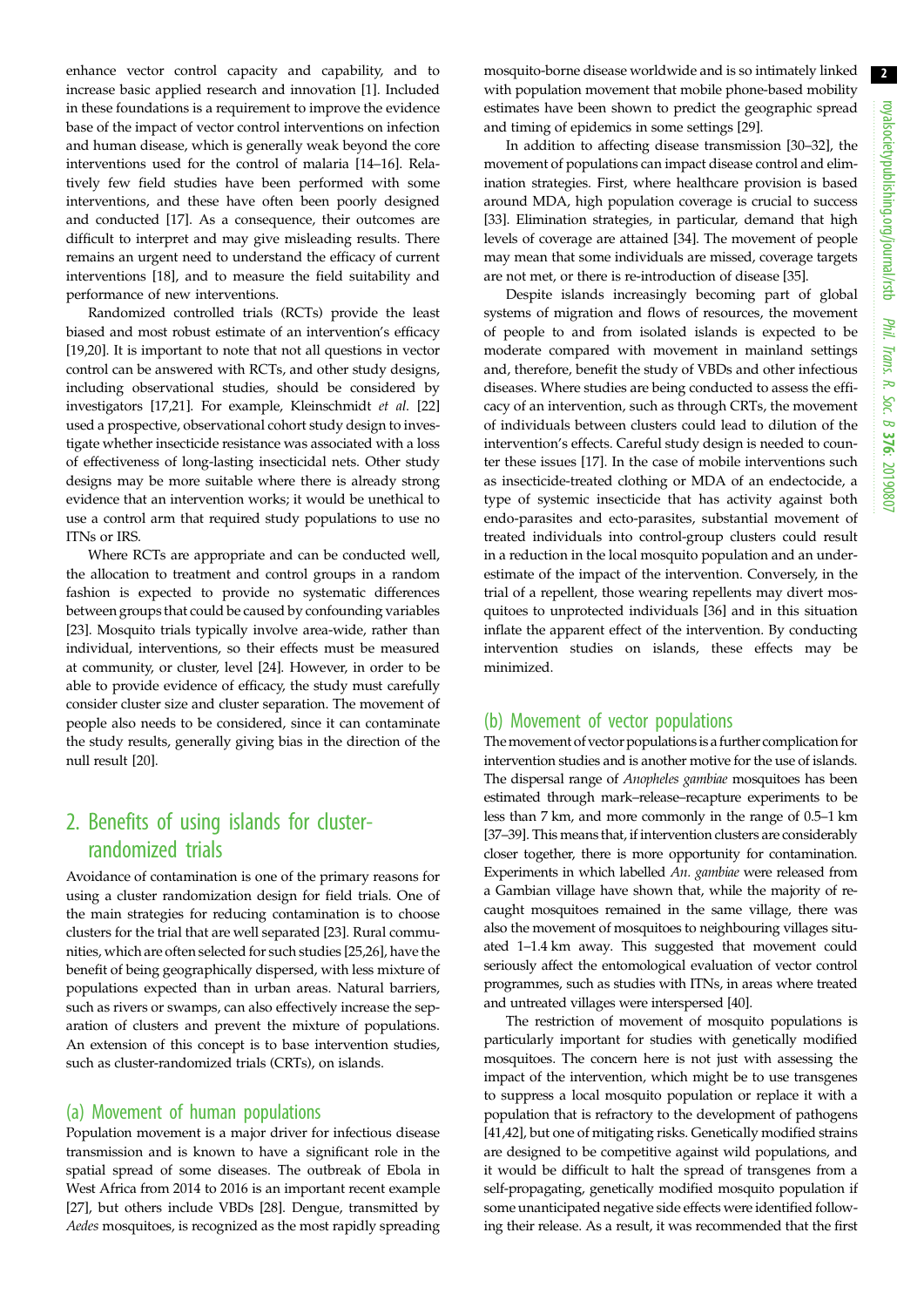field trials of genetically modified mosquitoes be carried out with individuals that are genetically sterile, and that the release site is geographically isolated, so that there is a negligible risk of spread of mosquitoes from any accidental release [[43](#page-7-0),[44](#page-7-0)]. Oceanic or lacustrine islands are natural choices for such field sites and have been considered as release sites that would allow the success and risks associated with genetic modification of An. gambiae to be assessed.

Isolated riverine islands were selected for a field trial aimed at the suppression of insular Aedes albopictus populations through releases of irradiated male mosquitoes that also carried a transinfected Wolbachia strain incompatible with local females [[45\]](#page-7-0). Several million factory-reared adult males were released in residential areas of islands in Nansha and Panyu Districts in Guangzhou, the city with the highest dengue transmission rate in China, and resulted in near elimination of field populations [[45\]](#page-7-0). Before release, the mosquitoes were irradiated with an X-ray dose known to effectively sterilize females but to not negatively affect male competitiveness. Wolbachia is maternally inherited; accidental release of fertile females may, therefore, result in the unintended invasion of the novel Wolbachia strain in the local population and would render any future male releases carrying the strain ineffectual. The Nansha and Panyu District islands are relatively isolated. Although there is evidence of passive mosquito dispersal along with human transportation networks, nearby islands provided control sites for means of comparison [\[45](#page-7-0)]. Here, as elsewhere [[46,47](#page-7-0)], islands have allowed for the precise monitoring of vector population suppression with limited interference from outside populations.

Rusinga Island in Lake Victoria, western Kenya, provides another example of the use of islands for the evaluation of vector control interventions. The island was used in a stepped wedge CRT to investigate the use of mass mosquito trapping for malaria control [\[48](#page-7-0)]. The island is connected to the mainland via a causeway, which is used for transport to the larger town of Mbita, where there is one of the two medical clinics that serve Rusinga Island. The island is a contained area, and, therefore, considered ideal for the use of a stepped wedge trial design. However, the island's proximity to the mainland, and its dependency on mainland infrastructure, may result in contamination from mainland vector populations. There are more remote islands in Lake Victoria, including Mageta, Magare and Ngodhe islands, which may be less likely to experience vector movements from the mainland [[49\]](#page-7-0).

## 3. Challenges of island cluster-randomized trials

While there are clear benefits of working on islands, such environments also present challenges to intervention studies. Island groups in remote settings have obvious logistical limitations, making it difficult for study teams and equipment to travel to and between study locations, and this can add study costs, which are often considerable for CRTs.

#### (a) Study clustering

To adequately establish the effect of intervention through CRTs, it is crucial to ensure adequate numbers of clusters to satisfy the study design. However, the number of islands in an archipelago may restrict options for clustering, and indeed, where a study requires a certain number of individuals, the population sizes on some islands be a limiting factor.

Sample size estimates must consider the possibility of within-cluster correlation as a result of between-cluster variability. For example, the availability of breeding sites for vectors, or differences in access to healthcare, may mean that there are differences in rates of infectious disease between clusters [\[23](#page-7-0)]. To ensure that study outcomes can be accurately observed, any heterogeneity between clusters must be taken into account when designing CRTs. Where there is a high degree of correlation in the outcome, whereby some clusters report low levels of disease prevalence and others much higher, it is more difficult to demonstrate an intervention effect without a very large number of clusters [[21\]](#page-6-0). Studies of malaria prevalence suggest that for CRTs it may be necessary to assume high between-cluster variability when estimating realistic sample sizes [\[50](#page-7-0)].

#### (b) Translation of results to other settings

A further consideration for conducting research studies in an island setting is the ability to translate findings to other settings. The question of external validity asks whether the results obtained in a trial may be generalized to other settings, which may differ from the study setting with respect to characteristics that influence the outcome, and whether the results have been affected by particular geographical, temporal, socio-economic and ethnical factors that may not be present at other study sites [\[51](#page-7-0)]. Island populations may have different cultures and traditions, and can even differ genetically from those in other areas owing to genetic drift or differences in ancestral populations, potentially resulting in an effect modification [[52,53](#page-7-0)]. It is conceivable that an intervention involving an island population would have different outcomes when implemented elsewhere. This holds for both human and vector populations. For instance, a glycine–serine mutation in the acetylcholinesterase (ace) gene that confers high levels of resistance to carbamates and organophosphates was not found to be present in An. gambiae from Bioko Island, 30 miles off the coast of Cameroon where bendiocarb resistance has been documented [[54\]](#page-7-0). This indicates that there is little gene flow between Bioko Island and the nearest mainland populations. Insecticide treatments that are effective in controlling mosquito populations on Bioko might have limited effect in other areas. It is, therefore, important that the results of any efficacy studies are considered in the context of their settings. For these reasons, the World Health Organization Vector Control Advisory Group requires data from at least two well-conducted RCTs in different and complementary entomological settings, ideally covering two transmission seasons, to accept new first-in-class products for vector control [[55\]](#page-7-0). While this can help ensure that products reaching the marketplace have public health value in more than one setting, it requires the use of more than one island group for intervention studies.

Islands were selected for the first interventions using RIDL (Release of Insects carrying a Dominant Lethal gene) mosquitoes. Approximately 3.3 million engineered male Aedes aegypti were released in a 23-week period in 2010 in a field site on Grand Cayman, an island in the Caribbean. Monitoring of ovitraps at the release sites and a control site indicated strong population suppression in the treated area during the last seven weeks of the release period [\[46](#page-7-0)]. This positive outcome and successful demonstration of population suppression provided encouragement for RIDL mosquitoes and genetic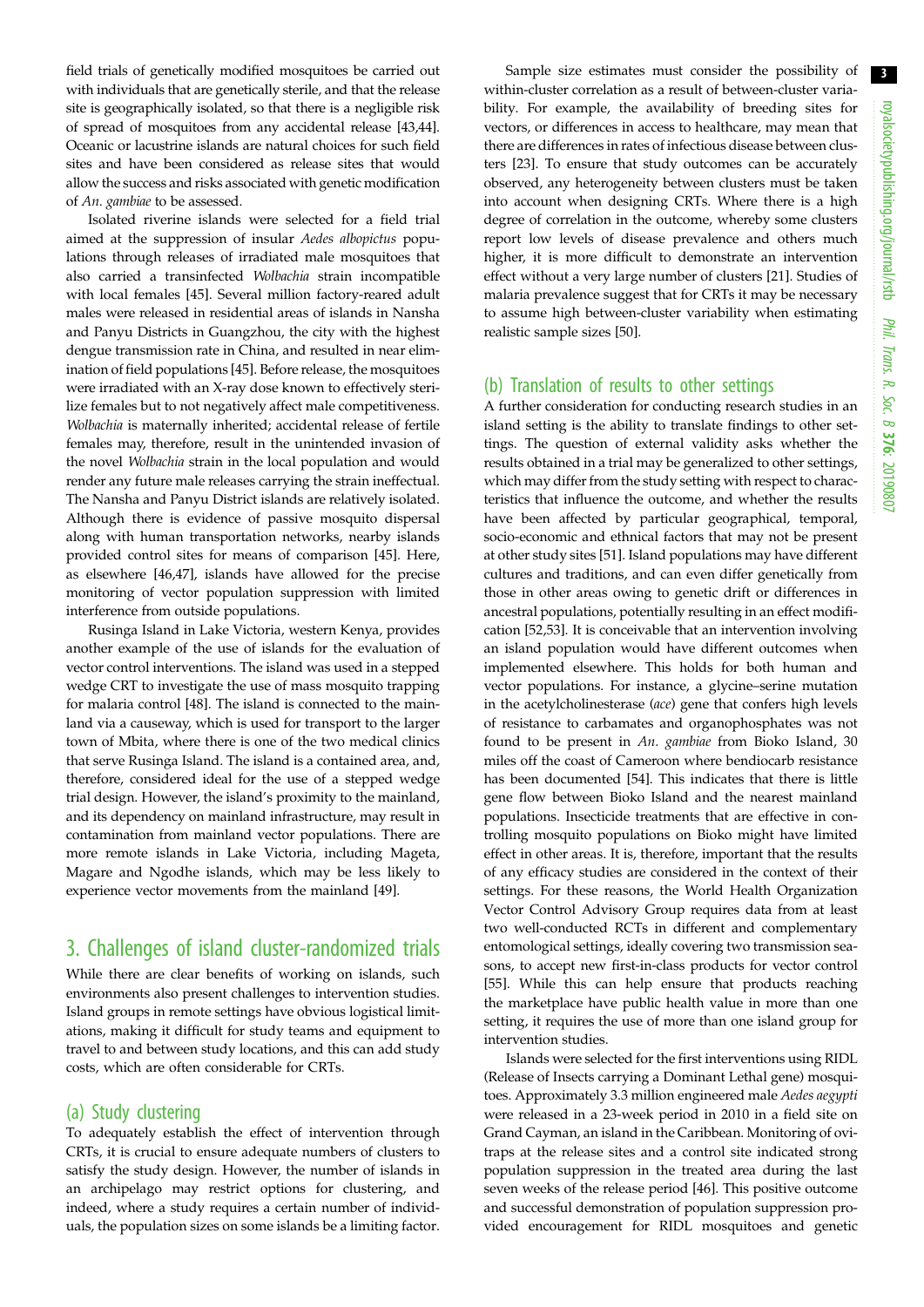

Figure 1. Bijagós archipelago, situated off the Atlantic coast of Guinea-Bissau. Inset shows position of Guinea-Bissau on the coast of West Africa. Adapted from OpenStreetMap. Credit: © OpenStreetMap contributors.

control strategies in general for population suppression. The island study was followed by sustained field releases in a suburb of Juazeiro, Bahia, Brazil. While reductions seen in ovitrap indices, compared with the adjacent no-release control area, were similar to those estimated in the Cayman trials [\[56](#page-7-0)], results from a large-scale release in Piracicaba have not been published in academic journals. Challenges in producing sufficient numbers of transgenic mosquitoes can limit the number released per hectare [[46\]](#page-7-0) and thus make it difficult to replicate successes in larger areas.

The control of arboviral diseases through the use of Wolbachia also requires the mass-rearing and release of mosquitoes. Wolbachia can reduce mosquito competence for a variety of RNA viruses, including dengue and chikungunya [\[57](#page-7-0)]. Many Wolbachia strains induce a sperm–egg inviability known as cytoplasmic incompatibility (CI) that provides female carriers with relative reproductive advantage, allowing the Wolbachia strain to invade naive insect populations [\[58](#page-7-0)]. The reproductive advantage conferred by CI increases with Wolbachia population frequency, although Wolbachia infection is also often accompanied by deleterious effects on some lifehistory traits. This combination of frequency-dependent fitness advantages and frequency-independent costs results in an invasion threshold—below the threshold the Wolbachia strain will tend to be lost from a population, but if the threshold is surpassed, the Wolbachia strain will tend to spread. It is, therefore, important that mosquito releases are sufficient to exceed the threshold frequency. In the case of the wMel Wolbachia infection in Ae. aegypti, it is estimated that the frequency of  $w$ Mel must reach 20–30% in the population for successful invasion [[59\]](#page-7-0). The rate at which Wolbachia spreads through a population depends on the distance mosquitoes disperse and the cost of Wolbachia infection, which are likely to be affected by environmental conditions [\[60](#page-7-0)]. Indeed, different rates of spreading have been observed at different release sites in Cairns, Australia [[61\]](#page-7-0). Importantly, the ability of Wolbachia to become established can be affected by the isolation of the population. If an Aedes population is not isolated, a relatively small population of infected mosquitoes can be swamped by immigrants from surrounding Wolbachia-free populations, and the influx is expected to push the prevalence of Wolbachia below the invasion threshold [\[60](#page-7-0)]. There is, therefore, the assumption that an intervention will perform differently on an island from in a mainland setting, and theoretical models have been developed to guide programmes that deploy Wolbachia for the purposes of vector control [\[59](#page-7-0)].

## 4. The Bijagós archipelago

A unique setting for investigations of infectious disease epidemiology and the efficacy of control interventions is offered by the Bijagós archipelago of West Africa. The archipelago, made up of 88 islands, is situated within an area of approximately 13 000 km2 in the Atlantic Ocean, off the coast of Guinea-Bissau (figure 1). Collectively, the islands cover  $900 \text{ km}^2$ , with the farthest being less than 100 km from the mainland.

Eighteen of the islands are permanently inhabited, with an estimated population of around 24 000 people. Many of the others are reserved for seasonal agricultural use. The islands host a diversity of ecosystems from mangroves to forests, and provide habitats for a range of arthropod vectors of disease.

## (a) Vector-borne diseases and current interventions on the Bijagós archipelago

The Bijagós archipelago is endemic for Plasmodium falciparum malaria and records the highest prevalence (more than 30 confirmed cases per 100 population) in Guinea-Bissau [[62\]](#page-8-0).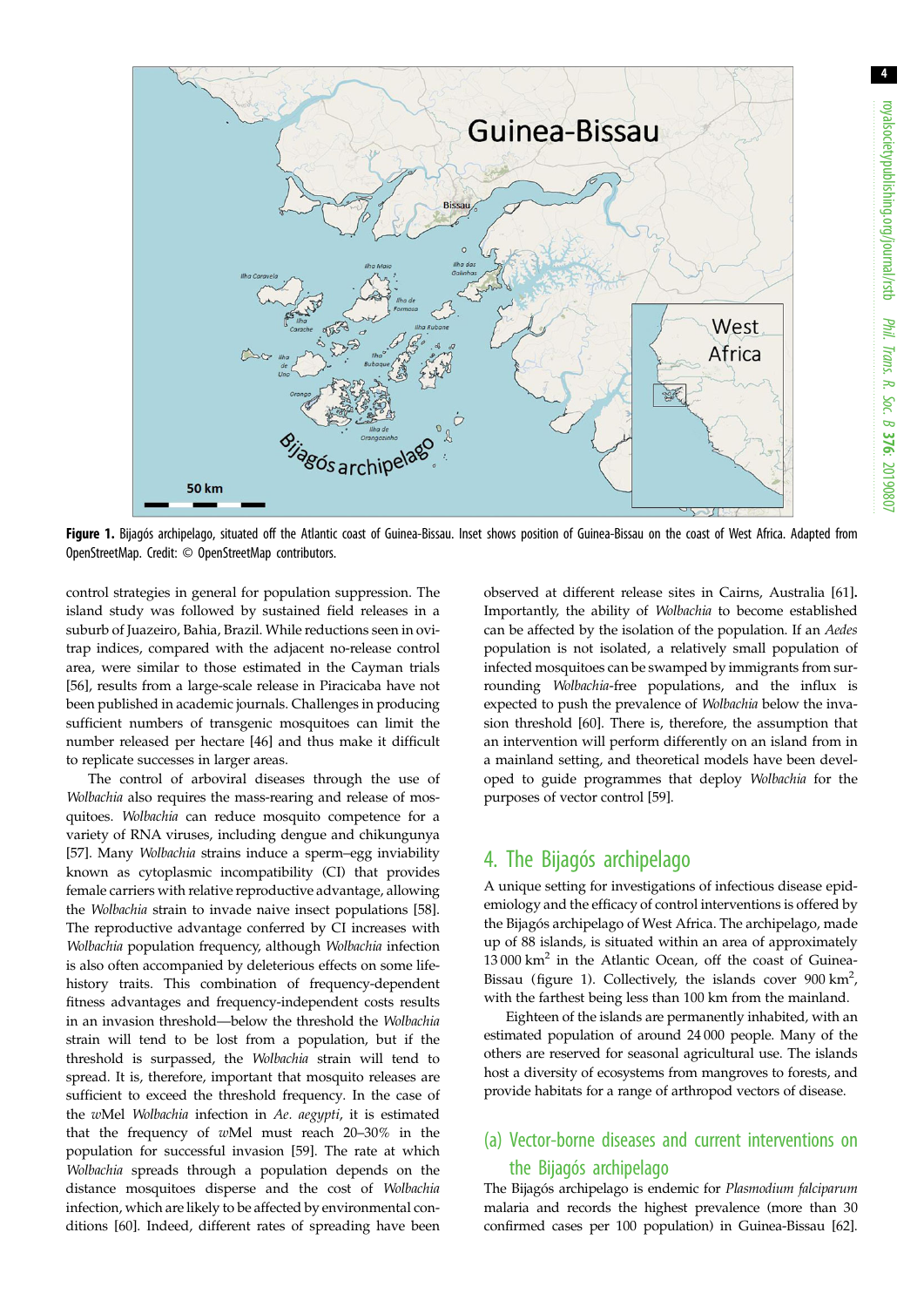5

Standard malaria control interventions implemented on the Bijagós archipelago by the National Malaria Control Programme include ITNs, intermittent preventive treatment in pregnancy, and case diagnosis and treatment with artemisininbased combination therapy (artemether–lumefantrine). There are no current plans for scale-up of additional malaria control measures on the islands, so there is an excellent opportunity to conduct interventional studies to reduce malaria transmission in these communities using novel cost-effective approaches.

#### (b) Previous studies on the Bijagós archipelago

Previous studies of the archipelago have monitored human activity and surveyed mosquito populations [[63,64\]](#page-8-0). Using indoor adult light traps and larval dipping at potential breeding sites, our group characterized vectors likely to be responsible for the majority of malaria transmission. The island of Bubaque was found to maintain both wet- and dry-season An. gambiae s.l. populations, with An. gambiae s.s. being the primary wet season vector, and the salt watertolerant species Anopheles melas likely to be responsible for the majority of dry-season transmission [\[64](#page-8-0)]. Anopheles melas is relatively rare [\[65](#page-8-0)], but can breed year-round in the island's abundant littoral habitats and mangrove swamps, and thus, as in other coastal areas [\[66](#page-8-0),[67](#page-8-0)], maintain a relatively constant dry-season population. By contrast, An. gambiae s.s. and Anopheles coluzzii populations on Bubaque decline as the freshwater habitats that support their breeding become scarce [\[64](#page-8-0)].

The entomological surveys on the archipelago report that An. gambiae s.s. and An. coluzzii reside in sympatry and exist as hybrid forms [\[64](#page-8-0),[68\]](#page-8-0). These hybrids are found at much higher frequencies than are observed elsewhere in Africa [\[69](#page-8-0)]. A moderate degree of resistance to α-cypermethrin, but full susceptibility to permethrin, has been recorded. Both kdr and metabolic resistance mechanisms were detected, which could compromise current control methods that rely on insecticide-treated bed nets [\[64](#page-8-0)].

The movement of people within and between a subset of the Bijagós islands was the subject of a study by Durrans et al. [\[63](#page-8-0)], which showed that, although there was likely less migration than on the mainland owing to their geographical remoteness, the movement was a common feature of island life for men and women alike. While this was a relatively small study, it showed that typical reasons for travel included subsistence activities, family events, income-generating activities, cultural festivities and healthcare. These movements often occurred erratically all-year-round, with the exception of seasonal travel within and between islands for agricultural purposes. Understanding the patterns of movement is important for tailoring and increasing the reach of public health interventions, and this analysis of the Bijogo population will facilitate future studies on the islands. Temporal movement and migration within the island communities can be mapped and monitored during trials, but there are also opportunities to measure epidemiological outcomes through active detection of disease cases in sentinel cohort populations, as has been used for vector control studies in other settings [[70,71\]](#page-8-0).

Marsden et al. [\[65](#page-8-0)] evaluated the suitability of the Bijagós archipelago as a potential field site for the release of genetically modified An. gambiae. Given the broad geographical distribution of An. gambiae species, there are surprisingly few islands where these mosquitoes are active in malaria

transmission and where there is a sufficient geographical distance between clusters to ensure isolation. The study collected mosquitoes from a single site on three of the 88 islands, analysing 208 mosquitoes, in comparison with 998 mosquitoes collected and analysed from the Comoro Islands. However, despite the distance of the Bijagós islands from mainland Guinea-Bissau, there was no evidence of genetic sub-division between island and mainland sites, which suggests that there is some degree of 'island hopping' on the archipelago. As a result of this evidence, the authors concluded that the Bijagós archipelago was not sufficiently isolated for the release of transgenic strains and found the island of Grande Comore in the Indian Ocean to be a more suitable site for trials with genetically modified strains [[65\]](#page-8-0). Further, the presence of both An. coluzzii and An. gambiae s.s. on the Bijagós islands, and evidence of hybridization between them [\[68](#page-8-0)], would complicate the implementation of an isolated genetically modified mosquito trial on the archipelago.

A feature that was not relevant to the release of engineered mosquitoes, but is highly beneficial for other studies, is the presence of more than one island. The Comoro archipelago constitutes just four islands, while the Bijagós archipelago counts 18 inhabited islands, opening considerable opportunities for clustering of intervention and control arms in a CRT.

## (c) Future vector control studies on the Bijagós archipelago

The Bijagós archipelago offers a setting for the evaluation of other vector control tools. However, it remains important to take potential contamination between clusters into consideration. If different islands of the archipelago were to serve as different clusters, mosquitoes originating on a control-group island that disperse to a treatment island, either through the inadvertent movement of mosquitoes with local boat traffic or by wind-assisted flight, could, as with human population movement, interfere with the interpretation of the impact of the intervention. Such impacts are expected to be smaller in island settings than in areas without such physical barriers, but they can be anticipated and minimized through study design.

To help minimize contamination, buffer zones can be designated within clusters. If buffer zones are used, each island is split into an inner core area and an outer buffer zone. The intervention is delivered to the whole island, but measurements are only taken in the core area. The advantage is that contamination can be reduced because it is more likely to occur in the buffer zone where no measurements are taken. A balance must be struck when deciding on the size of the buffer: the bigger the buffer the less contamination will occur in the core area, but the core area must be big enough to ensure a sufficiently large sample can be taken to maintain statistical power. The use of buffer zones, and their size, should consider the average distance travelled by mosquitoes and the amount of migration of local human populations. Such zones were used in the first randomized trial to provide evidence that IRS, when used in combination with ITNs, can give significant added protection against malarial infection compared with ITN use alone [\[72](#page-8-0)].

It is essential that any randomized trial is sufficiently powered to detect a meaningful difference between the two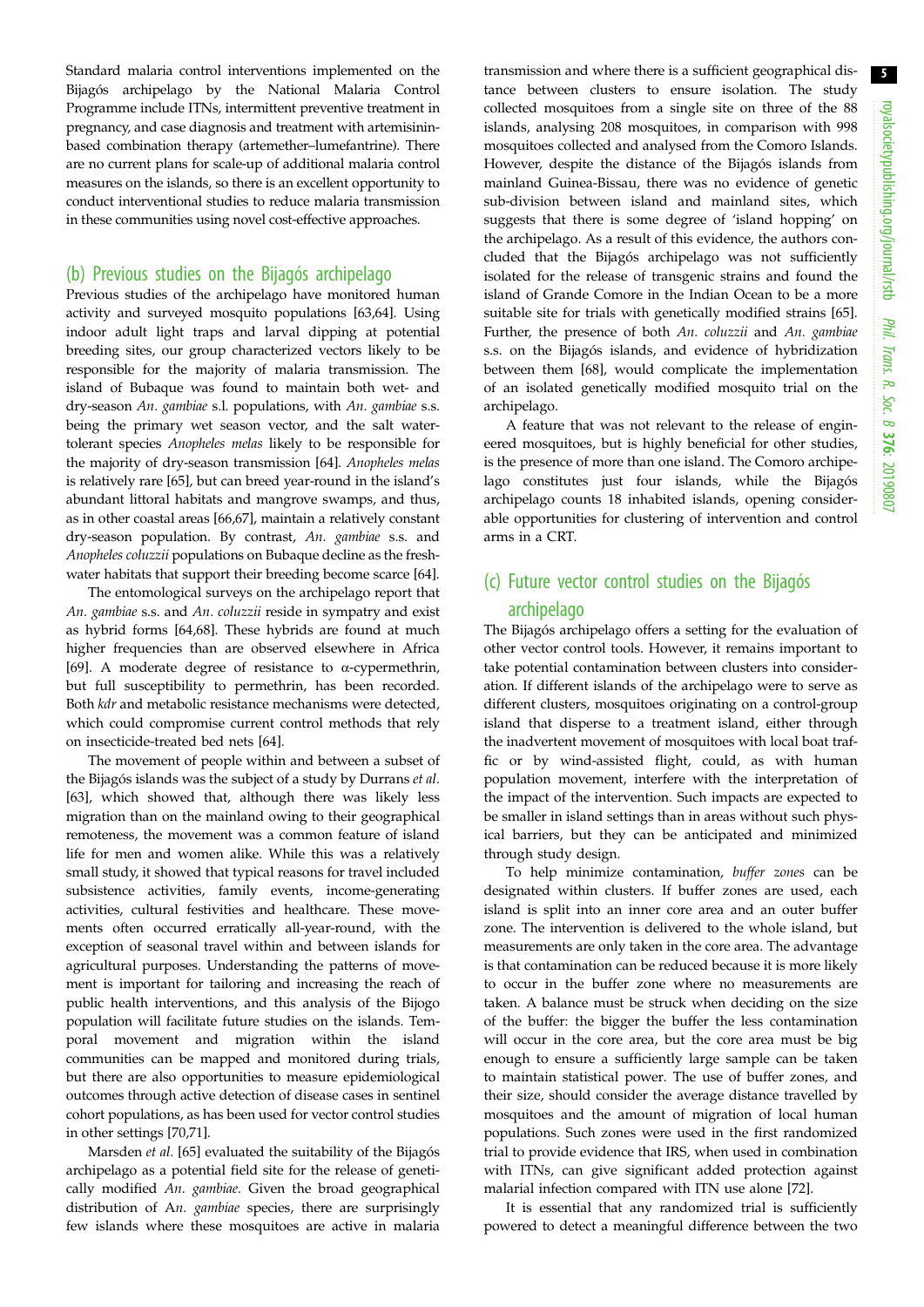

Figure 2. Cluster selection and the use of buffer zones. Hypothetical buffer zones of 2.5 km radius (shown as blue discs) around villages (shown as blue dots) potentially allow for the establishment of multiple clusters on a single island (a). Buffer zones of 5 km radius, requiring villages to be at least 10 km apart, would prevent nearby villages from being in different intervention clusters (b). As a result, some villages (shown in orange) could be excluded from the study (c). Adapted from OpenStreetMap. Credit: © OpenStreetMap contributors.

arms. For a CRT, the principal factors that determine power are: the number of clusters, the number of individuals measured in each cluster, the underlying prevalence/incidence of the endpoint, the difference between the two arms in the endpoint, and the variation between the clusters in the endpoint. A previous CRT that investigated the effect of ivermectin MDA on malaria only had eight clusters and was probably very underpowered [\[73](#page-8-0)]. A less appreciated consequence of using too few clusters is that some statistical models commonly used for the analysis of CRTs will not perform well and may lead to increased type 1 errors [\[73](#page-8-0)]. The Bijagós archipelago's 18 available inhabited islands would allow a medium-sized, two-armed, CRT to take place there and the sample size should be sufficient for many disease outcomes. For example, for a trial of the use of ivermectin on the archipelago, using data collected from previous studies, we estimate there will be over 90% power to detect a difference of 5 versus 10% malaria prevalence in the intervention and control arms, respectively.

Stratified randomization is often used in CRTs to increase power [[23\]](#page-7-0). Clusters that are similar in some way are grouped into strata. Analysis is carried out within strata, and the similarity of clusters within each stratum reduces between-cluster variation and, hence, increases power. Care must be taken when deciding which variable(s) are used for stratification. If clusters are stratified on the basis of variables that are not associated with the study endpoint, then power may in fact be reduced. Which variables are strong predictors of endpoints will be specific to the disease in question; for VBDs, ecological variables related to the mosquito's life cycle may be appropriate. A common stratification variable that is appropriate in a wide variety of circumstances is a cluster-level baseline measure of disease prevalence of incidence.

In the Bijagós archipelago, should more than 18 clusters, representing the number of inhabited islands, be needed in a CRT, islands must be split wherever possible following the above considerations. For example, the island of Caravela has a population numbering more than 4200 people. There are population centres on the north, south and western parts of the island, separated by at least 5 km of sea or land. The island could be split into two or more clusters. The clusters on an island could form a stratum for randomization, with one population centre being selected, at random, for assignment to the treatment arm and the other assigned to the control arm. This would allow for more clusters to be created beyond the natural limit of 18, but clearly each would have a smaller population size. The choice of buffer zone size might also have an impact on the power of the study. Large buffer zones will reduce the possibility of population mixing, but might demand that some sites are excluded from the study altogether (figure 2).

A cluster-randomized control trial investigating the use of adjunctive ivermectin MDA to control malaria will be conducted in the Bijagós islands. Through interruption of transmission of malaria by reducing the human reservoir of P. falciparum and vector survival, dihydroartemisinin– piperaquine and adjunctive ivermectin MDA is expected to reduce the prevalence of the disease. Ivermectin has transformed the treatment of parasitic diseases, having been used effectively in MDA campaigns against onchocerciasis and lymphatic filariasis (LF) [\[74,75\]](#page-8-0). The drug has also been administered for head lice [[76](#page-8-0)] and has had effects on scabies and intestinal helminths [\[77,78\]](#page-8-0). Ivermectin MDA for malaria control would provide an opportunity for collaboration between various disease control programmes, such as the Global Programme to Eliminate Lymphatic Filariasis (GPELF) and the Onchocerciasis Elimination Program of the Americas (OEPA).

Ivermectin is an attractive option for the control of malaria, as it kills mosquitoes that feed on individuals who have been administered an appropriate dose, and so targets mosquitoes regardless of whether they feed indoors or outdoors, during the day or at night [[79\]](#page-8-0). Therefore, it can be used as a tool to complement ITNs and IRS. Sub-lethal effects of ivermectin on mosquitoes include reductions in fecundity and egg hatch rate [[80,81\]](#page-8-0), and it has also been shown to have a sporontocidal effect against Plasmodium vivax in host Anopheles [[82\]](#page-8-0). This means that there can be communitywide effects of MDA campaigns, and modelling predictions suggest that ivermectin could be a valuable addition to malaria control in areas with seasonally persistent high malaria transmission, where existing interventions have failed to provide sufficient protection, or in areas that are approaching elimination [[83\]](#page-8-0).

The Bijagós archipelago has been targeted for an ivermectin campaign owing to its highly seasonal and stable malaria transmission. It also is co-endemic for malaria and neglected tropical diseases such as LF, soil-transmitted helminths and scabies. The control and elimination of these diseases has been prioritized by the Guinea Bissau Ministry of Public Health. Previous trachoma research on the islands has shown that MDA can be an effective and feasible strategy to eliminate infectious diseases in these communities [\[84](#page-8-0)]. MDA studies implemented to assess the efficacy of ivermectin for malaria control should employ both clinical and entomological primary outcomes [[70](#page-8-0)]. Assessors should be blinded to the intervention received by participants to reduce detection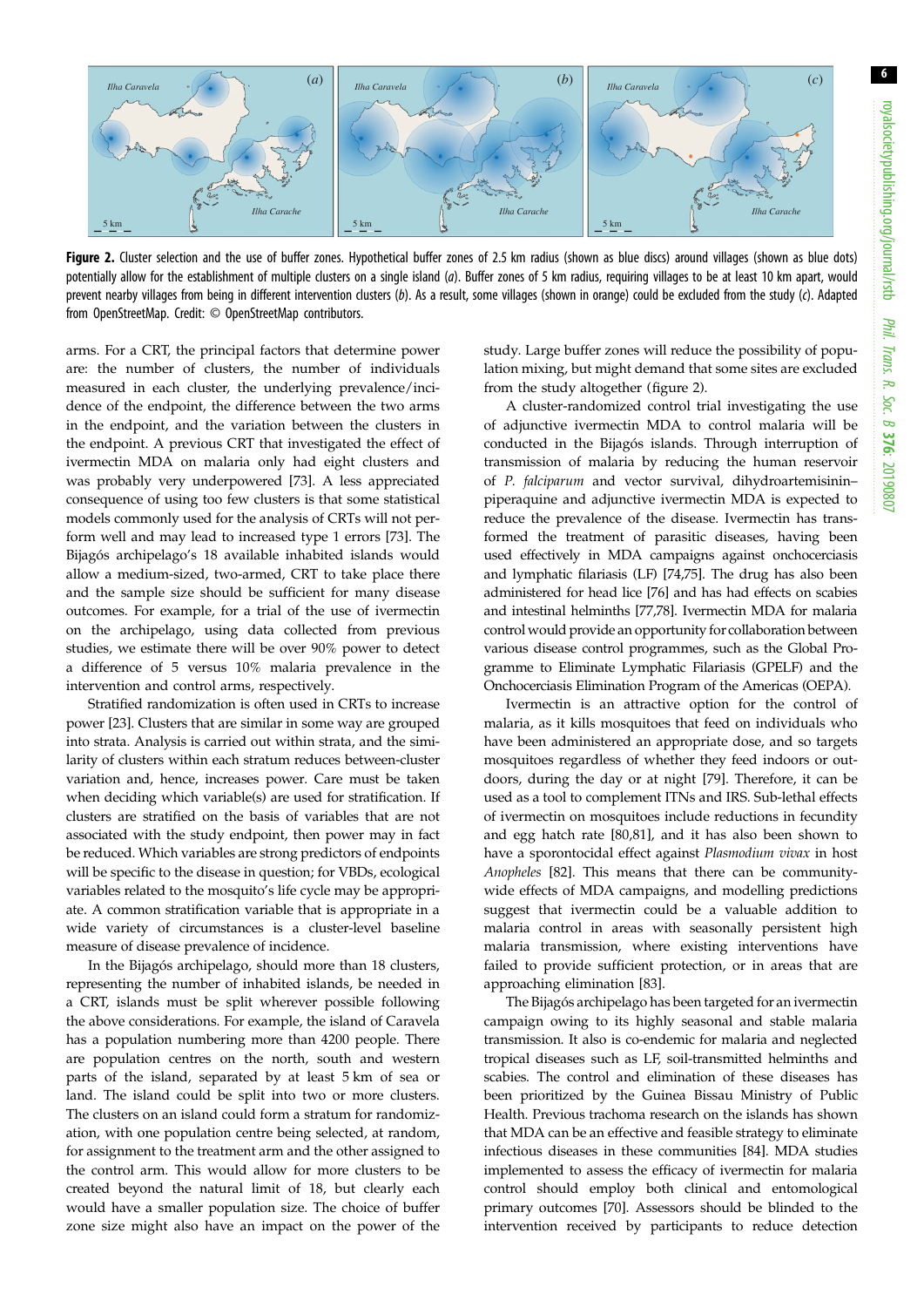7

<span id="page-6-0"></span>biases, and entomological data should be collected through standardized methods, such as indoor traps for mosquito counts and an ovarian tracheation technique for determining mosquito age through parity [[85,86](#page-8-0)]. Given that reductions in malaria prevalence may not necessarily correspond to reductions in clinical incidence [\[87](#page-8-0)], clinical outcomes should ideally include both measures of prevalence in the study population and measures of clinical incidence, determined through active case detection in cohorts.

The proposed ivermectin trial potentially places restrictions on the further use of the Bijagós archipelago for intervention studies. The number of islands, and size of their populations, only allow for a single trial of this type to be conducted at any one time. It may be expected that the 'treated' clusters would have considerably different epidemics to take into consideration for follow-on trials, and it would be necessary to treat the 'control' clusters before subsequent trials can begin. It would also be necessary to allow a suitable period of time to pass before these clusters reach equivalence.

potential biases. Although islands can have limitations, including restrictions on eligible populations and geography, they have unique features that align them well with CRT with novel vector control tools. The Bijagós islands are endemic for a range of vector-borne and neglected tropical diseases and have already been the subject of entomological and demographic studies that will facilitate future intervention and surveillance studies on the islands.

Caution should be taken in regarding islands as smallscale models of the wider world, but it is also important to avoid the danger of exceptionalism, regarding islands as being unique [\[88](#page-8-0)]. Many of the interventions that are currently in use or are in development could benefit from studies of efficacy and suitability, and conducting such trials on the Bijagós archipelago or other island groups will demonstrate their field suitability and potential value to public health.

Data accessibility. This article has no additional data.

Authors' contributions. All authors contributed to the ideas and writing of the manuscript.

Competing interests. We declare we have no competing interests.

Funding. This work was supported by the Medical Research Council (grant no. MR/S005013/1).

# 5. Conclusion

The evaluation of vector control tools requires well-designed studies that generate evidence of efficacy while minimizing

## **References**

- 1. WHO. 2017 Global vector control response 2017– 2030. Geneva, Switzerland: World Health Organization
- 2. Golding N et al. 2015 Integrating vector control across diseases. BMC Med. 13, 249. ([doi:10.1186/](http://dx.doi.org/10.1186/s12916-015-0491-4) [s12916-015-0491-4\)](http://dx.doi.org/10.1186/s12916-015-0491-4)
- 3. Wilson AL, Courtenay O, Kelly-Hope LA, Scott TW, Takken W, Torr SJ, Lindsay SW. 2020 The importance of vector control for the control and elimination of vector-borne diseases. PLoS Negl. Trop. Dis. 14, e0007831. ([doi:10.1371/journal.pntd.](http://dx.doi.org/10.1371/journal.pntd.0007831) [0007831\)](http://dx.doi.org/10.1371/journal.pntd.0007831)
- 4. Okumu FO, Moore SJ. 2011 Combining indoor residual spraying and insecticide-treated nets for malaria control in Africa: a review of possible outcomes and an outline of suggestions for the future. Malar. J. 10, 208. ([doi:10.1186/1475-2875-](http://dx.doi.org/10.1186/1475-2875-10-208) [10-208](http://dx.doi.org/10.1186/1475-2875-10-208))
- 5. Flores HA, O'Neill SL. 2018 Controlling vector-borne diseases by releasing modified mosquitoes. Nat. Rev. Microbiol. 16, 508–518. [\(doi:10.1038/s41579-](http://dx.doi.org/10.1038/s41579-018-0025-0) [018-0025-0\)](http://dx.doi.org/10.1038/s41579-018-0025-0)
- 6. Chaccour C, Lines J, Whitty CJM. 2010 Effect of ivermectin on Anopheles gambiae mosquitoes fed on humans: the potential of oral insecticides in malaria control. J. Infect. Dis. 202, 113–116. [\(doi:10.1086/653208](http://dx.doi.org/10.1086/653208))
- 7. Protopopoff N et al. 2018 Effectiveness of a longlasting piperonyl butoxide-treated insecticidal net and indoor residual spray interventions, separately and together, against malaria transmitted by pyrethroid-resistant mosquitoes: a cluster, randomised controlled, two-by-two factorial design

trial. Lancet 391, 1577–1588. [\(doi:10.1016/S0140-](http://dx.doi.org/10.1016/S0140-6736(18)30427-6) [6736\(18\)30427-6](http://dx.doi.org/10.1016/S0140-6736(18)30427-6))

- 8. Niang EHA, Bassene H, Fenollar F, Mediannikov O. 2018 Biological control of mosquito-borne diseases: the potential of Wolbachia-based interventions in an IVM framework. J. Trop. Med. 2018, 1470459. [\(doi:10.1155/2018/1470459](http://dx.doi.org/10.1155/2018/1470459))
- 9. Paton DG, Childs LM, Itoe MA, Holmdahl IE, Buckee CO, Catteruccia F. 2019 Exposing Anopheles mosquitoes to antimalarials blocks Plasmodium parasite transmission. Nature 567, 239–243. [\(doi:10.1038/s41586-019-0973-1](http://dx.doi.org/10.1038/s41586-019-0973-1))
- 10. WHO. 2018 World malaria report. Geneva, Switzerland: World Health Organization.
- 11. Pang T, Mak TK, Gubler DJ. 2017 Prevention and control of dengue—the light at the end of the tunnel. Lancet Infect. Dis. 17, e79–e87. [\(doi:10.1016/S1473-3099\(16\)30471-6](http://dx.doi.org/10.1016/S1473-3099(16)30471-6))
- 12. Wilder-Smith A, Lee V, Gubler DJ. 2019 Yellow fever: is Asia prepared for an epidemic?. Lancet Infect. Dis. 19, 241–242. ([doi:10.1016/S1473-](http://dx.doi.org/10.1016/S1473-3099(19)30050-7) [3099\(19\)30050-7](http://dx.doi.org/10.1016/S1473-3099(19)30050-7))
- 13. Weaver SC, Costa F, Garcia-Blanco MA, Ko AI, Ribeiro GS, Saade G, Shi P-Y, Vasilakis N. 2016 Zika virus: history, emergence, biology, and prospects for control. Antiviral Res. 130, 69–80. [\(doi:10.1016/j.](http://dx.doi.org/10.1016/j.antiviral.2016.03.010) [antiviral.2016.03.010](http://dx.doi.org/10.1016/j.antiviral.2016.03.010))
- 14. Choi HW, Breman JG, Teutsch SM, Liu S, Hightower AW, Sexton JD. 1995 The effectiveness of insecticide-impregnated bed nets in reducing cases of malaria infection: a meta-analysis of published results. Am. J. Trop. Med. Hyg. 52, 377–382. [\(doi:10.4269/ajtmh.1995.52.377](http://dx.doi.org/10.4269/ajtmh.1995.52.377))
- 15. Bhatt S et al. 2015 The effect of malaria control on Plasmodium falciparum in Africa between 2000 and 2015. Nature 526, 207–211. [\(doi:10.1038/](http://dx.doi.org/10.1038/nature15535) [nature15535](http://dx.doi.org/10.1038/nature15535))
- 16. Sherrard-Smith E et al. 2018 Systematic review of indoor residual spray efficacy and effectiveness against Plasmodium falciparum in Africa. Nat. Commun. 9, 4982. ([doi:10.1038/s41467-018-07357-w](http://dx.doi.org/10.1038/s41467-018-07357-w))
- 17. WHO. 2017 How to design vector control efficacy trials. Guidance on phase III vector control field trial design provided by the Vector Control Advisory Group. Geneva, Switzerland: World Health Organization.
- 18. Wilson AL, Dhiman RC, Kitron U, Scott TW, van den Berg H, Lindsay SW. 2014 Benefit of insecticidetreated nets, curtains and screening on vector borne diseases, excluding malaria: a systematic review and meta-analysis. PLoS Negl. Trop. Dis. 8, e3228. ([doi:10.1371/journal.pntd.0003228\)](http://dx.doi.org/10.1371/journal.pntd.0003228)
- 19. Chan YH. 2003 Randomised controlled trials (RCTs) essentials. Singapore Med J. See [http://www.smj.](http://www.smj.org.sg/article/randomised-controlled-trials-rcts-essentials) [org.sg/article/randomised-controlled-trials-rcts](http://www.smj.org.sg/article/randomised-controlled-trials-rcts-essentials)[essentials](http://www.smj.org.sg/article/randomised-controlled-trials-rcts-essentials) (accessed: 22 July 2020).
- 20. Wolbers M, Kleinschmidt I, Simmons CP, Donnelly CA. 2012 Considerations in the design of clinical trials to test novel entomological approaches to dengue control. PLoS Negl. Trop. Dis. 6, e1937. ([doi:10.1371/journal.pntd.0001937\)](http://dx.doi.org/10.1371/journal.pntd.0001937)
- 21. Wilson AL, Boelaert M, Kleinschmidt I, Pinder M, Scott TW, Tusting LS, Lindsay SW. 2015 Evidencebased vector control? Improving the quality of vector control trials. Trends Parasitol. 31, 380–390. ([doi:10.1016/j.pt.2015.04.015](http://dx.doi.org/10.1016/j.pt.2015.04.015))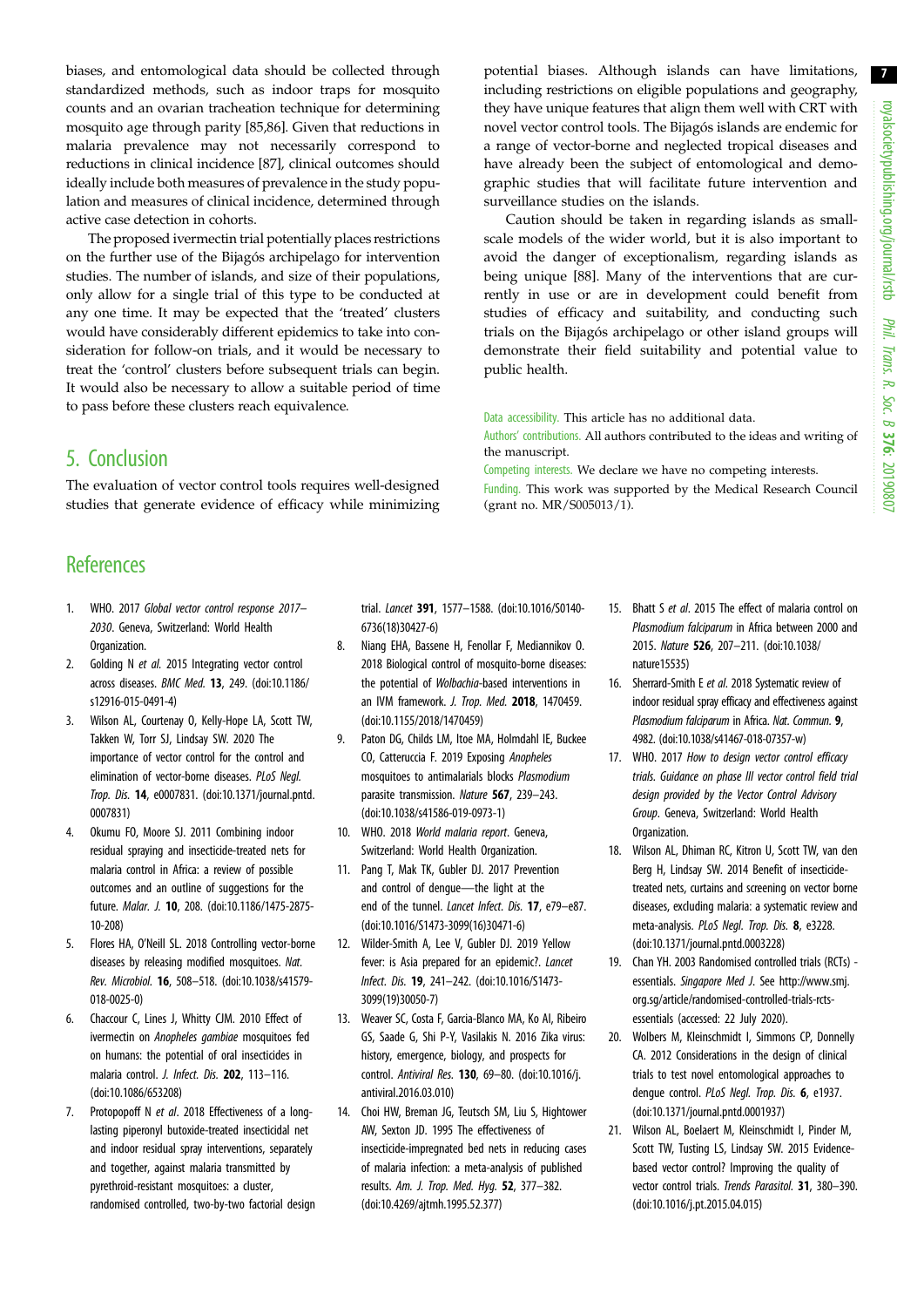- <span id="page-7-0"></span>22. Kleinschmidt I et al. 2018 Implications of insecticide resistance for malaria vector control with longlasting insecticidal nets: a WHO-coordinated, prospective, international, observational cohort study. Lancet Infect. Dis. 18, 640–649. ([doi:10.1016/](http://dx.doi.org/10.1016/S1473-3099(18)30172-5) [S1473-3099\(18\)30172-5\)](http://dx.doi.org/10.1016/S1473-3099(18)30172-5)
- 23. Hayes RJ, Moulton LH. 2017 Cluster randomized trials, 2nd edn. Boca Raton, FL: Chapman & Hall.
- 24. James S, Simmons CP, James AA. 2011 Mosquito trials. Science 334, 771–772. ([doi:10.1126/science.](http://dx.doi.org/10.1126/science.1213798) [1213798\)](http://dx.doi.org/10.1126/science.1213798)
- 25. Habluetzel A, Diallo DA, Esposito F, Lamizana L, Pagnoni F, Lengeler C, Traore C, Cousens SN. 1997 Do insecticide-treated curtains reduce all-cause child mortality in Burkina Faso? Trop. Med. Int. Health 2, 855–862. [\(doi:10.1046/j.1365-3156.1997.d01-413.x\)](http://dx.doi.org/10.1046/j.1365-3156.1997.d01-413.x)
- 26. Mtove G et al. 2016 The effectiveness of nonpyrethroid insecticide-treated durable wall lining to control malaria in rural Tanzania: study protocol for a two-armed cluster randomized trial. BMC Public Health 16, 633. ([doi:10.1186/s12889-016-3287-3](http://dx.doi.org/10.1186/s12889-016-3287-3))
- 27. Alexander KA et al. 2015 What factors might have led to the emergence of Ebola in West Africa?. PLoS Negl. Trop. Dis. 9, e0003652. ([doi:10.1371/journal.](http://dx.doi.org/10.1371/journal.pntd.0003652) [pntd.0003652](http://dx.doi.org/10.1371/journal.pntd.0003652))
- 28. Martens P, Hall L. 2000 Malaria on the move: human population movement and malaria transmission. *Emerg. Infect. Dis.* 6, 103-109. [\(doi:10.3201/eid0602.000202\)](http://dx.doi.org/10.3201/eid0602.000202)
- 29. Wesolowski A et al. 2015 Impact of human mobility on the emergence of dengue epidemics in Pakistan Trust Major Overseas Programme. Proc. Natl Acad. Sci. USA 112, 11 887–11 892. [\(doi:10.1073/pnas.](http://dx.doi.org/10.1073/pnas.1504964112) [1504964112\)](http://dx.doi.org/10.1073/pnas.1504964112)
- 30. Guerra CA et al. 2019 Human mobility patterns and malaria importation on Bioko Island. Nat. Commun. 10, 2332. ([doi:10.1038/s41467-019-10339-1](http://dx.doi.org/10.1038/s41467-019-10339-1))
- 31. Le Menach A, Tatem AJ, Cohen JM, Hay SI, Randell H, Patil AP, Smith DL. 2011 Travel risk, malaria importation and malaria transmission in Zanzibar. Scient. Rep. 1, 93. [\(doi:10.1038/srep00093\)](http://dx.doi.org/10.1038/srep00093)
- 32. Stoddard ST, Morrison AC, Vazquez-Prokopec GM, Paz Soldan V, Kochel TJ, Kitron U, Elder JP, Scott TW. 2009 The role of human movement in the transmission of vector-borne pathogens. PLoS Negl. Trop. Dis. 3, e481. ([doi:10.1371/journal.pntd.](http://dx.doi.org/10.1371/journal.pntd.0000481) [0000481\)](http://dx.doi.org/10.1371/journal.pntd.0000481)
- 33. WHO. 2017 Mass drug administration for falciparum malaria: a practical field manual. Geneva, Switzerland: World Health Organization.
- 34. Stolk WA, Swaminathan S, van Oortmarssen GJ, Das K, Habbema JDF. 2003 Prospects for elimination of Bancroftian filariasis by mass drug treatment in Pondicherry, India: a simulation study. J. Infect. Dis. 188, 1371–1381. [\(doi:10.1086/378354](http://dx.doi.org/10.1086/378354))
- 35. Vegvari C, Truscott JE, Kura K, Anderson RM. 2019 Human population movement can impede the elimination of soil-transmitted helminth transmission in regions with heterogeneity in mass drug administration coverage and transmission potential between villages: a metapopulation analysis. Parasit. Vectors 12, 438. [\(doi:10.1186/](http://dx.doi.org/10.1186/s13071-019-3612-7) [s13071-019-3612-7\)](http://dx.doi.org/10.1186/s13071-019-3612-7)
- 36. Maia MF, Onyango SP, Thele M, Simfukwe ET, Turner EL, Moore SJ. 2013 Do topical repellents divert mosquitoes within a community? – Health equity implications of topical repellents as a mosquito bite prevention tool. PLoS ONE 8, e84875. [\(doi:10.1371/journal.pone.0084875\)](http://dx.doi.org/10.1371/journal.pone.0084875)
- 37. de Meillon B. 1937 Studies on insects of medical importance from southern Africa and adjacent territories. (Part IV.) Culicidae. 2. A note on Anopheles gambiae and Anopheles funestus in Northern Rhodesia. Publ. S. Afr. Inst. Med. Res. 40, 306–313.
- 38. Gillies MT. 1961 Studies on the dispersion and survival of Anopheles gambiae Giles in East Africa, by means of marking and release experiments. Bull. Entomol. Res. 52, 99–127. ([doi:10.1017/](http://dx.doi.org/10.1017/S0007485300055309) [S0007485300055309](http://dx.doi.org/10.1017/S0007485300055309))
- 39. Epopa PS, Millogo AA, Collins CM, North A, Tripet F, Benedict MQ, Diabate A. 2017 The use of sequential mark-release-recapture experiments to estimate population size, survival and dispersal of male mosquitoes of the Anopheles gambiae complex in Bana, a west African humid savannah village. Parasit. Vectors 10, 376. [\(doi:10.1186/s13071-017-](http://dx.doi.org/10.1186/s13071-017-2310-6) [2310-6](http://dx.doi.org/10.1186/s13071-017-2310-6))
- 40. Thomson MC, Connor SJ, Quiñones ML, Jawara M, Todd J, Greenwood BM. 1995 Movement of Anopheles gambiae s.l. malaria vectors between villages in The Gambia. Med. Vet. Entomol. 9, 413–419. [\(doi:10.1111/j.1365-2915.1995.](http://dx.doi.org/10.1111/j.1365-2915.1995.tb00015.x) [tb00015.x](http://dx.doi.org/10.1111/j.1365-2915.1995.tb00015.x))
- 41. Meredith SEO, James AA. 1990 Biotechnology as applied to vectors and vector control. Ann. Parasitol. Hum. Comp. 65, 113–118. ([doi:10.1051/parasite/](http://dx.doi.org/10.1051/parasite/1990651113) [1990651113\)](http://dx.doi.org/10.1051/parasite/1990651113)
- 42. Coleman PG, Alphey L. 2004 Editorial: genetic control of vector populations: an imminent prospect. Trop. Med. Int. Health 9, 433–437. [\(doi:10.1111/j.1365-3156.2004.01225.x\)](http://dx.doi.org/10.1111/j.1365-3156.2004.01225.x)
- 43. Benedict MQ, Robinson AS. 2003 The first releases of transgenic mosquitoes: an argument for the sterile insect technique. Trends Parasitol. 19, 349–355. ([doi:10.1016/S1471-4922\(03\)](http://dx.doi.org/10.1016/S1471-4922(03)00144-2) [00144-2\)](http://dx.doi.org/10.1016/S1471-4922(03)00144-2)
- 44. James AA. 2005 Gene drive systems in mosquitoes: rules of the road. Trends Parasitol. 21, 64–67. [\(doi:10.1016/j.pt.2004.11.004](http://dx.doi.org/10.1016/j.pt.2004.11.004))
- 45. Zheng X et al. 2019 Incompatible and sterile insect techniques combined eliminate mosquitoes. Nature 572, 56–61. ([doi:10.1038/s41586-019-1407-9](http://dx.doi.org/10.1038/s41586-019-1407-9))
- 46. Harris AF et al. 2012 Successful suppression of a field mosquito population by sustained release of engineered male mosquitoes. Nat. Biotechnol. 30, 828–830. ([doi:10.1038/nbt.2350\)](http://dx.doi.org/10.1038/nbt.2350)
- 47. Homan T et al. 2016 The effect of mass mosquito trapping on malaria transmission and disease burden (SolarMal): a stepped-wedge clusterrandomised trial. Lancet 388, 1193–1201. [\(doi:10.](http://dx.doi.org/10.1016/S0140-6736(16)30445-7) [1016/S0140-6736\(16\)30445-7](http://dx.doi.org/10.1016/S0140-6736(16)30445-7))
- 48. Hiscox A et al. 2016 Mass mosquito trapping for malaria control in western Kenya: study protocol for a stepped wedge cluster-randomised trial. Trials 17, 356. ([doi:10.1186/s13063-016-1469-z\)](http://dx.doi.org/10.1186/s13063-016-1469-z)
- 49. Ogola E, Villinger J, Mabuka D, Omondi D, Orindi B, Mutunga J, Owino V, Masiga DK. 2017 Composition of Anopheles mosquitoes, their blood-meal hosts, and Plasmodium falciparum infection rates in three islands with disparate bed net coverage in Lake Victoria, Kenya. Malar. J. 16, 1–12. [\(doi:10.1186/](http://dx.doi.org/10.1186/s12936-017-2015-5) [s12936-017-2015-5](http://dx.doi.org/10.1186/s12936-017-2015-5))
- 50. Peerawaranun P et al. 2019 Intracluster correlation coefficients in the Greater Mekong Subregion for sample size calculations of cluster randomized malaria trials. Malar. J. 18, 428. ([doi:10.1186/](http://dx.doi.org/10.1186/s12936-019-3062-x) [s12936-019-3062-x](http://dx.doi.org/10.1186/s12936-019-3062-x))
- 51. Dekkers OM, Elm EV, Algra A, Romijn JA, Vandenbroucke JP. 2010 How to assess the external validity of therapeutic trials: a conceptual approach. Int. J. Epidemiol. 39, 89–94. ([doi:10.1093/ije/dyp174\)](http://dx.doi.org/10.1093/ije/dyp174)
- 52. Osei-Atweneboana MY, Awadzi K, Attah SK, Boakye DA, Gyapong JO, Prichard RK. 2011 Phenotypic evidence of emerging ivermectin resistance in Onchocerca volvulus. PLoS Negl. Trop. Dis. 5, 998. ([doi:10.1371/journal.pntd.0000998\)](http://dx.doi.org/10.1371/journal.pntd.0000998)
- 53. Frankham R. 1997 Do island populations have less genetic variation than mainland populations? Heredity 78, 311–327.
- 54. Hemingway J, Vontas J, Poupardin R, Raman J, Lines J, Schwabe C, Matias A, Kleinschmidt I. 2013 Country-level operational implementation of the Global Plan for Insecticide Resistance Management. Proc. Natl Acad. Sci. USA 110, 9397–9402. [\(doi:10.](http://dx.doi.org/10.1073/pnas.1307656110) [1073/pnas.1307656110\)](http://dx.doi.org/10.1073/pnas.1307656110)
- 55. WHO. 2017 Malaria Policy Advisory Committee Meeting, Geneva, Switzerland. Overview of WHO policy recommendations for malaria vector control interventions. Geneva, Switzerland: World Health Organization.
- 56. Carvalho DO, Mckemey AR, Garziera L, Lacroix R, Donnelly CA, Alphey L, Malavasi A, Capurro ML. 2015 Suppression of a field population of Aedes aeavpti in Brazil by sustained release of transgenic male mosquitoes. PLoS Neal. Trop. Dis. 9, e3864. ([doi:10.1371/journal.pntd.0003864\)](http://dx.doi.org/10.1371/journal.pntd.0003864)
- 57. Moreira LA et al. 2009 A Wolbachia symbiont in Aedes aeavpti limits infection with dengue, chikungunya, and Plasmodium. Cell 139, 1268–1278. [\(doi:10.1016/j.cell.2009.11.042\)](http://dx.doi.org/10.1016/j.cell.2009.11.042)
- 58. Werren JH, Baldo L, Clark ME. 2008 Wolbachia: master manipulators of invertebrate biology. Nat. Rev. Microbiol. 6, 741–751. [\(doi: 10.1038/](http://dx.doi.org/10.1038/nrmicro1969) [nrmicro1969](http://dx.doi.org/10.1038/nrmicro1969))
- 59. Turelli M, Barton NH. 2017 Deploying denguesuppressing Wolbachia: robust models predict slow but effective spatial spread in Aedes aegypti. Theor. Popul. Biol. 115, 45–60. ([doi:10.1016/j.tpb.](http://dx.doi.org/10.1016/j.tpb.2017.03.003) [2017.03.003](http://dx.doi.org/10.1016/j.tpb.2017.03.003))
- 60. Jiggins FM. 2017 The spread of Wolbachia through mosquito populations. PLoS Biol. 15, e2002780. ([doi:10.1371/journal.pbio.2002780\)](http://dx.doi.org/10.1371/journal.pbio.2002780)
- 61. Schmidt TL et al. 2017 Local introduction and heterogeneous spatial spread of denguesuppressing Wolbachia through an urban population of Aedes aegypti. PLoS Biol. 15, e2001894. [\(doi:10.](http://dx.doi.org/10.1371/journal.pbio.2001894) [1371/journal.pbio.2001894\)](http://dx.doi.org/10.1371/journal.pbio.2001894)